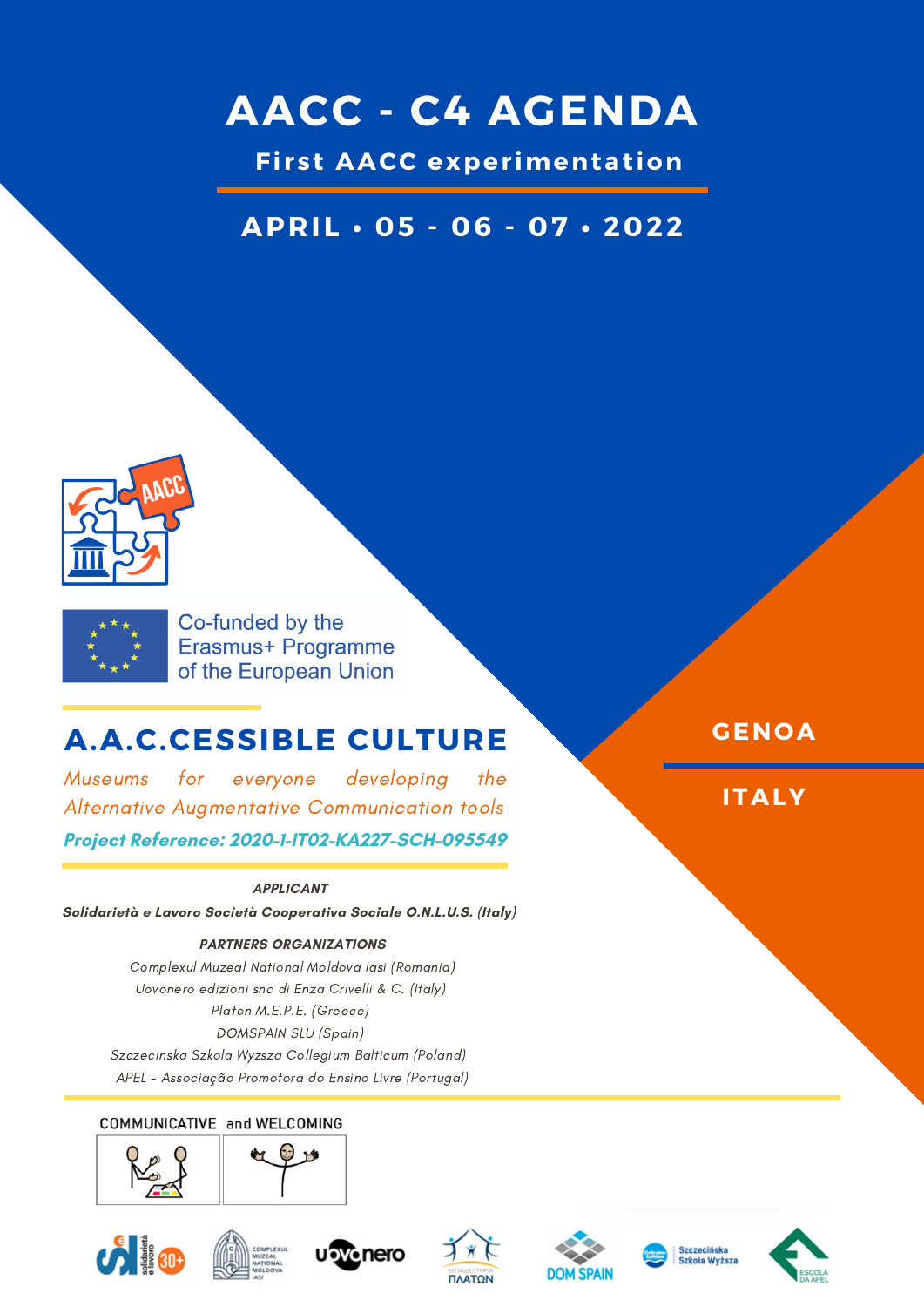



# **EVENT PROGRAM**

## WORK TIMING

### **O5TH OF APRIL 10:00 AM - 05:30 PM (GMT +2)**

Working place: [C](https://www.museidigenova.it/it/castello-dalbertis-museo-delle-culture-del-mondo)astello [D'Alberti](https://www.museidigenova.it/it/castello-dalbertis-museo-delle-culture-del-mondo)s Museo delle Culture del Mondo Corso Dogali, 18, 16136 Genova GE - Italy Our [meeti](https://context.reverso.net/traduzione/inglese-italiano/meeting+point)ng point will be in front of the museum's entrance

### **O6TH OF APRIL 09:30 AM - 05:30 PM (GMT +2)**

Working place: Palazzo Ducale Piazza Giacomo Matteotti, 9, 16123 Genova GE - Italy Our [meeti](https://context.reverso.net/traduzione/inglese-italiano/meeting+point)ng point will be in front of Palazzo Ducale's entrance In Piazza De Ferrari

### Social dinner

### **O7TH OF APRIL 09:00 AM - 04:30 PM (GMT +2)**

Working place: Acquario di Genova Area Porto Antico - Ponte Spinola - 16128 - Genova Our [meeti](https://context.reverso.net/traduzione/inglese-italiano/meeting+point)ng point will be in front of the Ticket office, right outside the entrance of the Acquarium

COMMUNICATIVE and WELCOMING





### A.A.C.Cessible culture:

**Museums for everyone developing the Alternative Augmentative Communication tools PROJECT REFERENCE: 2020-1-IT02-KA227-SCH-095549**













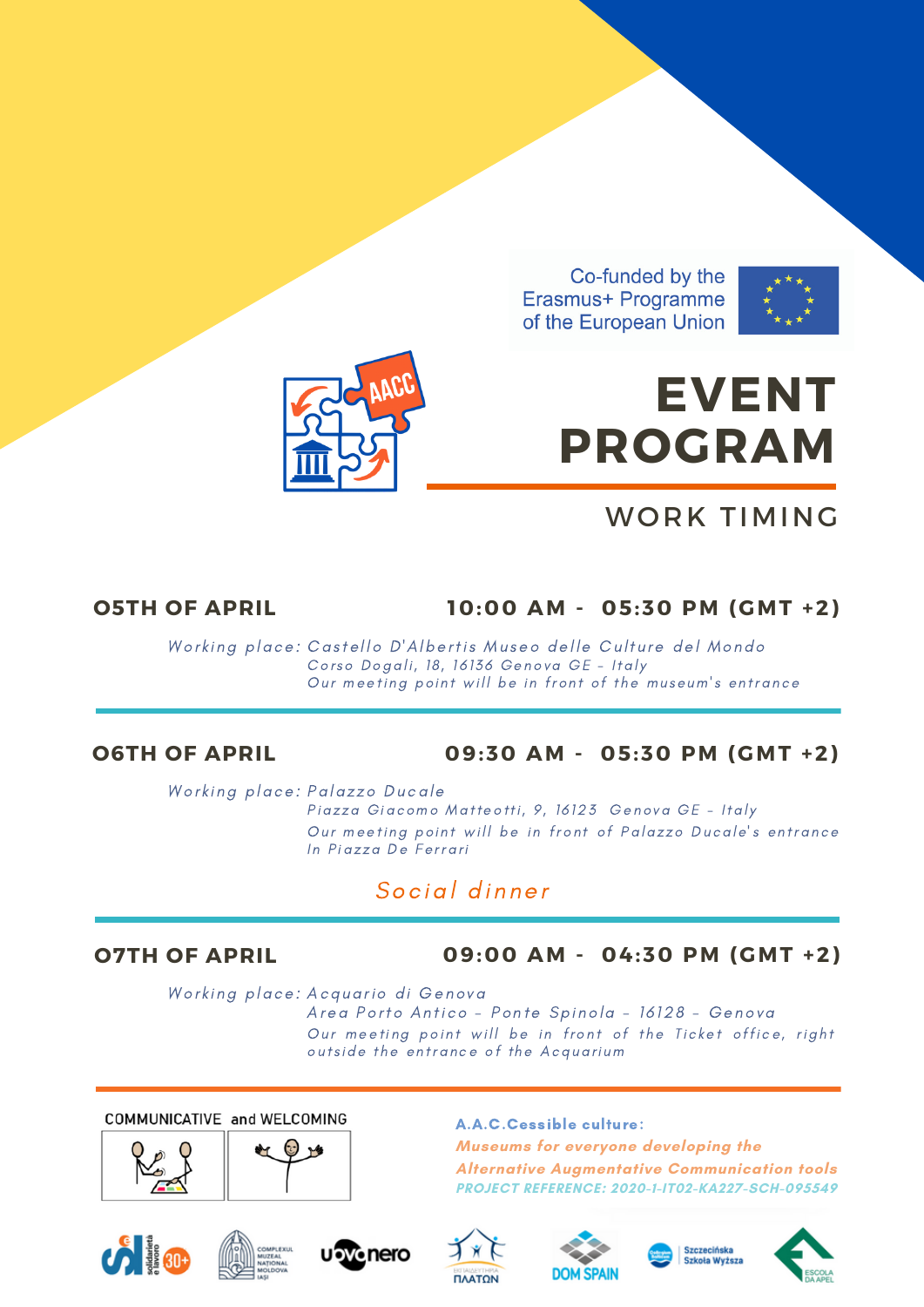



# **EVENT PROGRAM**

 $05 \cdot APRIL \cdot 2022$ 

| Welcome reception                                                                          | 10:00 AM - 10:30 AM |
|--------------------------------------------------------------------------------------------|---------------------|
| Castello D'Albertis Museo delle Culture del Mondo                                          |                     |
| Greetings and Agenda                                                                       | 10:30 AM - 11:00 AM |
| Visit of the MUSEUM with AAC strategies<br>for the partnership                             | 11:00 AM - 12.00 AM |
| Workshop: Review of the AACC event for<br>minors with SEN and of the prepared<br>materials | 12:00AM - 01.00 PM  |
| Lunch Break                                                                                | 01.00 PM- 02:30 PM  |
| Visit of the MUSEUM with AAC strategies<br>for teachers, educators and associations        | 02:30PM - 04:30 PM  |
| Collecting feedback and analysis of the<br>event and of the prepared materials             | 04:30 PM - 05:30 PM |

COMMUNICATIVE and WELCOMING





A.A.C.Cessible culture: Museums for everyone developing the **Alternative Augmentative Communication tools PROJECT REFERENCE: 2020-1-IT02-KA227-SCH-095549** 













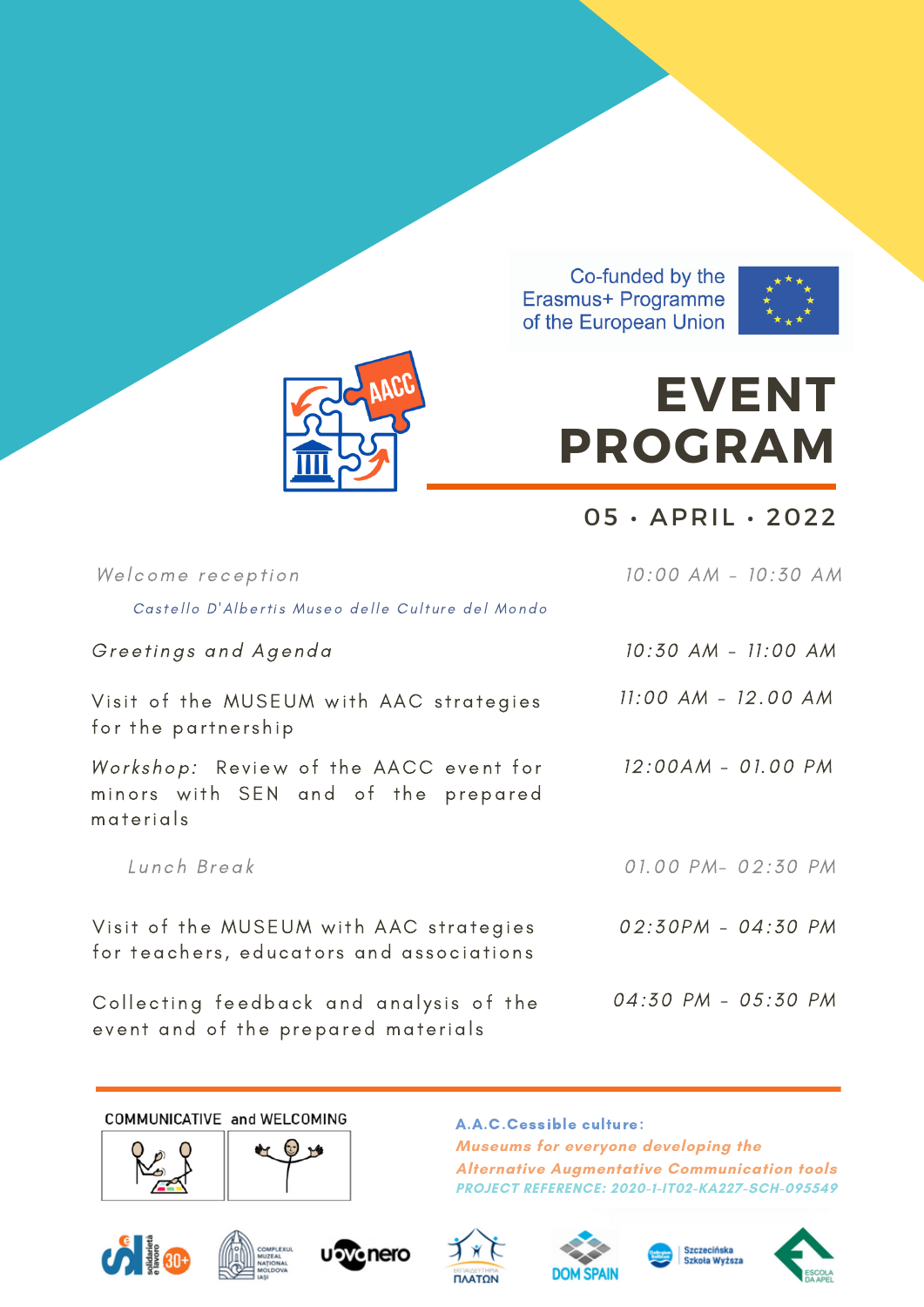



# **EVENT PROGRAM**

06 • APRIL • 2022

| Greetings<br>Palazzo Ducale                                                                 | 09:30 AM - 10:00 AM     |
|---------------------------------------------------------------------------------------------|-------------------------|
| Visit of PALAZZO DUCALE exposition for<br>the partnership and analysis of the path          | 10:00 AM - 11:30 AM     |
| Coffee Break                                                                                | $11:30$ AM - $11:45$ AM |
| Workshop: Review of the planned event<br>and of the prepared materials                      | $11:45$ AM - $12:45$ AM |
| Lunch Break                                                                                 | 12.45 PM - 02.00 PM     |
| Visit of PALAZZO DUCALE exposition with AAC<br>strategies - Trails with teachers and pupils | 02.00 PM - 04.30 PM     |
| Collecting feedback and analysis of the<br>event and of the prepared materials              | 04:30 PM - 05:30 PM     |

## **Social dinner**

COMMUNICATIVE and WELCOMING





A.A.C.Cessible culture: **Museums for everyone developing the Alternative Augmentative Communication tools PROJECT REFERENCE: 2020-1-IT02-KA227-SCH-095549**